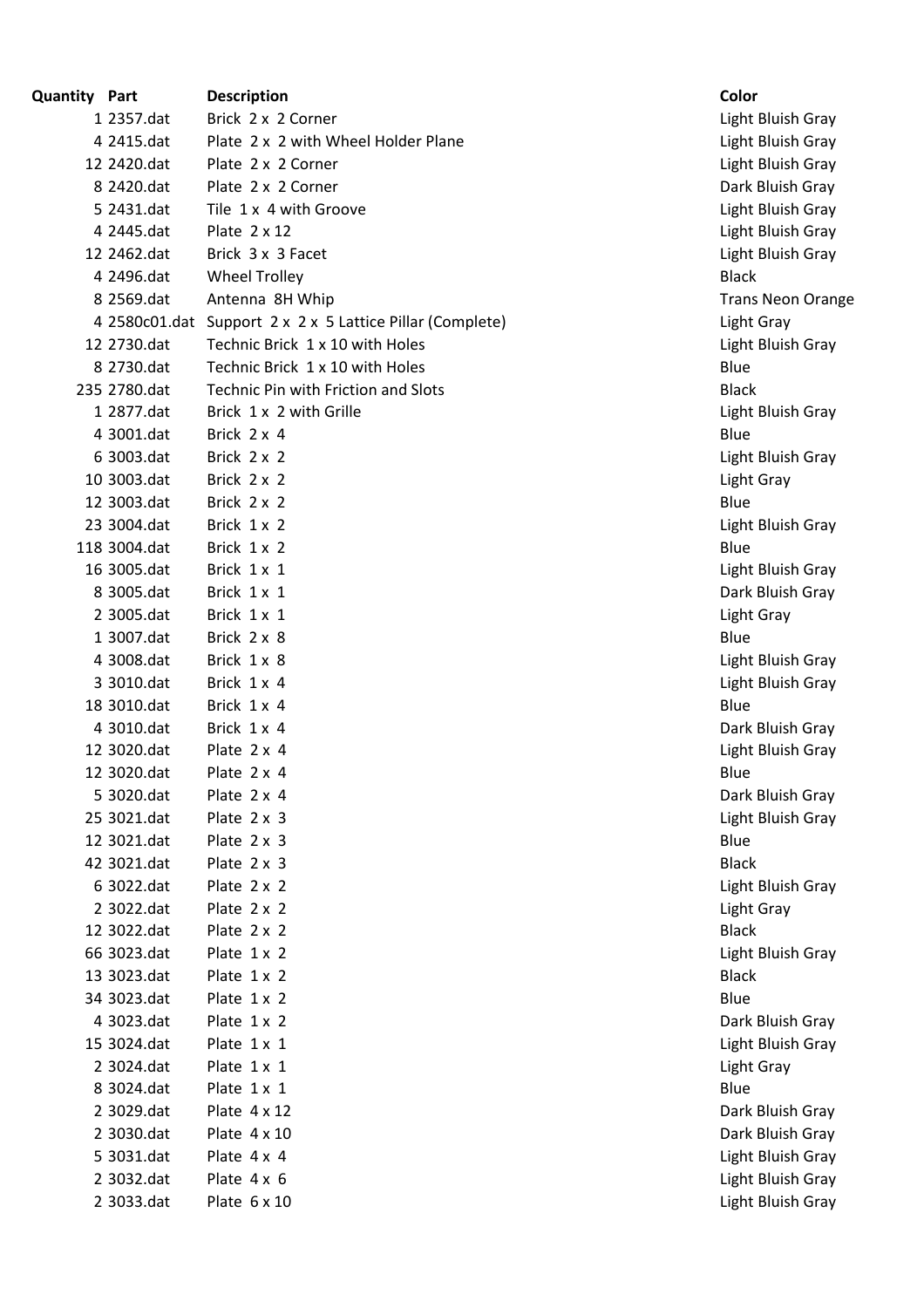4 3034.dat Plate 2 x 8 Light Bluish Gray 2 3036.dat Plate 6 x 8 Light Bluish Gray 4 3039.dat Slope Brick 45 2 x 2 Blue 6 3040b.dat Slope Brick 45 2 x 1 Light Bluish Gray 171 3062b.dat Brick 1 x 1 Round with Hollow Stud Light Bluish Gray 194 3068b.dat Tile 2 x 2 with Groove Light Bluish Gray 4 3068b.dat Tile 2 x 2 with Groove Blue 54 3069b.dat Tile 1 x 2 with Groove Light Bluish Gray 8 3069b.dat Tile 1 x 2 with Groove by Dark Bluish Gray 14 3070b.dat Tile 1 x 1 with Groove 12 and 12 and 14 3070b.dat Tile 1 x 1 with Groove 8 3298.dat Slope Brick 33 3 x 2 Blue 14 3460.dat Plate 1 x 8 Dark Bluish Gray 36 3460.dat Plate 1 x 8 Light Bluish Gray  $24\,3460.\text{dat}$  Plate  $1\times 8$  Black 4 3464.dat University Wheel Centre with Stub Axles Dark Bluish Gray Dark Bluish Gray 126 3622.dat Brick 1 x 3 Light Bluish Gray 114 3623.dat Plate 1 x 3 Light Bluish Gray  $8\,3623.$ dat Plate  $1 \times 3$ 132 3623.dat Plate 1 x 3 Black 21 3633.dat Fence Lattice 1 x 4 x 1 Dark Bluish Gray 6 3648a.dat Technic Gear 24 Tooth with 3 Axleholes Dark Bluish Gray 28 3651.dat Technic Connector (Pin/Bush) with 2 Studs Light Bluish Gray Light Bluish Gray 2 3659.dat Arch 1 x 4 Light Bluish Gray 4 3660.dat Slope Brick 45 2 x 2 Inverted Blue 4 3665.dat Slope Brick 45 2 x 1 Inverted Light Bluish Gray 20 3666.dat Plate 1 x 6 Light Bluish Gray 30 3666.dat Plate 1 x 6 Black 2 3680c01.dat Turntable 2 x 2 Plate (Complete) Black 2 3700.dat Technic Brick 1 x 2 with Hole Light Bluish Gray Light Bluish Gray 16 3700.dat Technic Brick 1 x 2 with Hole Blue Blue Blue 54 3700.dat Technic Brick 1 x 2 with Hole Black 34 3701.dat Technic Brick 1 x 4 with Holes Light Bluish Gray 6 3701.dat Technic Brick 1 x 4 with Holes Black 8 3701.dat Technic Brick 1 x 4 with Holes Blue 4 3701.dat Technic Brick 1 x 4 with Holes Dark Bluish Gray 14 3702.dat Technic Brick 1 x 8 with Holes Light Bluish Gray 8 3702.dat Technic Brick 1 x 8 with Holes Blue Blue 6 3702.dat Technic Brick 1 x 8 with Holes Black 4 3703.dat Technic Brick 1 x 16 with Holes Dark Bluish Gray 8 3703.dat Technic Brick 1 x 16 with Holes Blue 46 3705.dat Technic Axle 4 Black 20 3706.dat Technic Axle 6 Black Control of the Black 18 3707.dat Technic Axle 8 Black 4 3708.dat Technic Axle 12 Black 56 3710.dat Plate 1 x 4 Light Bluish Gray 4 3710.dat Plate 1 x 4 Dark Bluish Gray 54 3710.dat Plate 1 x 4 Black 175 3713.dat Technic Bush with Two Flanges Light Bluish Gray Light Bluish Gray 21 3737.dat Technic Axle 10 Black 8 3749.dat Technic Axle Pin Light Gray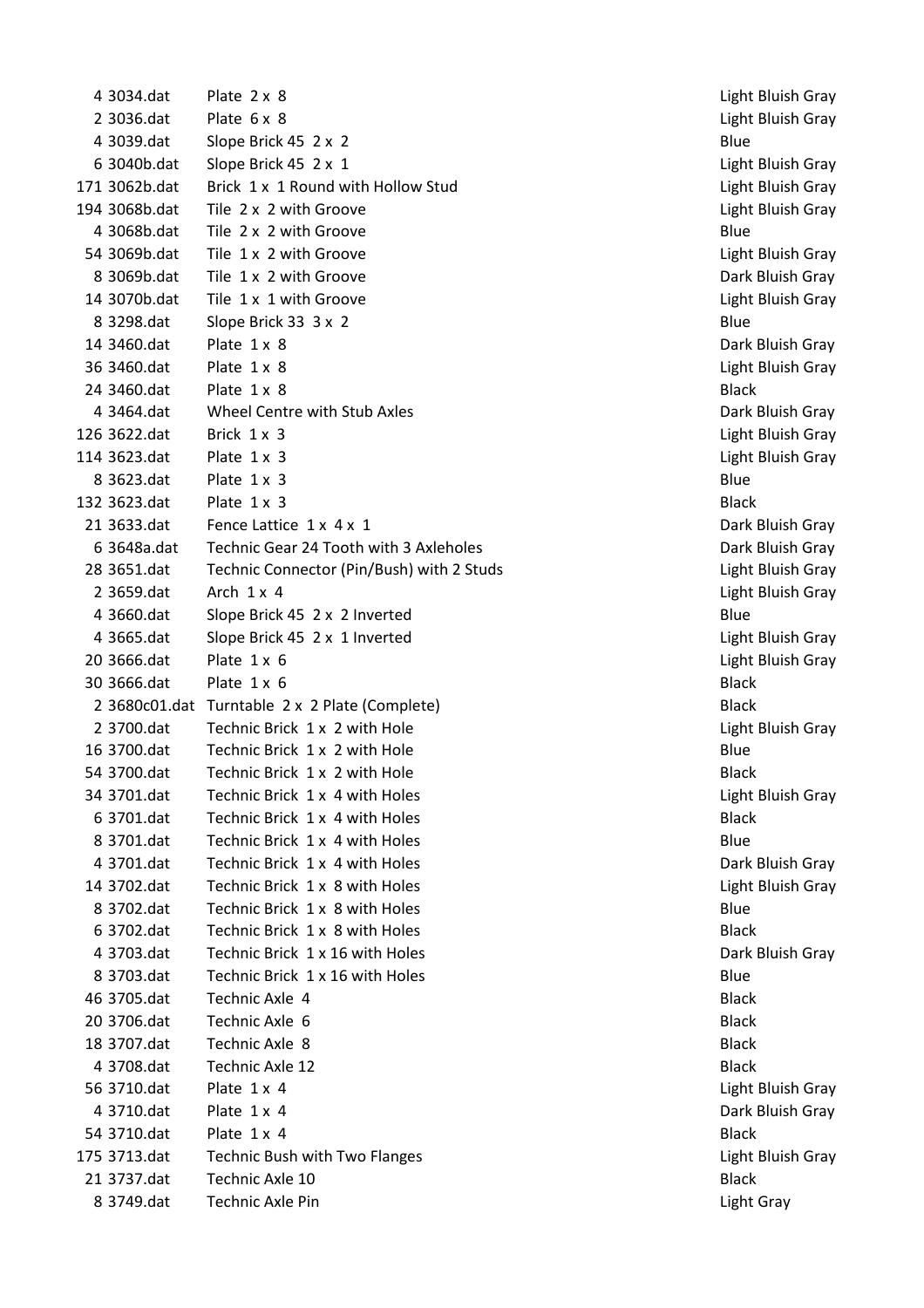13 3794b.dat Plate 1 x 2 with Groove with 1 Centre Stud Light Bluish Gray 132 3794b.dat Plate 1 x 2 with Groove with 1 Centre Stud Black 4 3795.dat Plate 2 x 6 Light Bluish Gray  $2\,3795.\text{dat}$  Plate  $2\times 6$ 24 3830.dat Hinge Brick 1 x 4 Top Light Bluish Gray 24 3831.dat Hinge Brick 1 x 4 Base Light Bluish Gray 8 3832.dat Plate 2 x 10 and 2 and 2 and 2 and 2 and 2 and 2 and 2 and 2 and 2 and 2 and 2 and 2 and 2 and 2 and 2 and 2 and 2 and 2 and 2 and 2 and 2 and 2 and 2 and 2 and 2 and 2 and 2 and 2 and 2 and 2 and 2 and 2 and 2  $2\,3832$ .dat Plate  $2 \times 10$ 28 3894.dat Technic Brick 1 x 6 with Holes Light Bluish Gray 16 3894.dat Technic Brick 1 x 6 with Holes Blue 2 3895.dat Technic Brick 1 x 12 with Holes Light Bluish Gray 6 3895.dat Technic Brick 1 x 12 with Holes Black 1 3937.dat Hinge 1 x 2 Base Black 4 3941.dat Brick 2 x 2 Round Light Bluish Gray 1 3960.dat Light Bluish 4 x 4 Inverted Light Bluish Gray 6 4032a.dat Plate 2 x 2 Round with Axlehole Type 1 Light Bluish Gray 6 4070.dat Brick 1 x 1 with Headlight Light Bluish Gray 115 4073.dat Plate 1 x 1 Round Light Bluish Gray 1 4150.dat Tile 2 x 2 Round Light Bluish Gray 6 4162.dat Tile 1 x 8 Light Bluish Gray 6 4185.dat Technic Wedge Belt Wheel **East Constructed Bluish Gray** Dark Bluish Gray 1 4186.dat Baseplate 48 x 48 Light Bluish Gray 12 4262.dat Technic Plate 1 x 6 with Holes Black 3 4263.dat Technic Plate 1 x 4 with Holes Light Bluish Gray 68 4274.dat Technic Pin 1/2 Light Bluish Gray 12 4275b.dat Hinge Plate 1 x 2 with 3 Fingers and Hollow Studs Black 12 4276b.dat Hinge Plate 1 x 2 with 2 Fingers and Hollow Studs Black 12 4286.dat Slope Brick 33 3 x 1 Light Bluish Gray 12 4287.dat Slope Brick 33 3 x 1 Inverted Light Bluish Gray 4 4476.dat Support 2 x 4 x 5 Stanchion Inclined Blue 18 4477.dat Plate 1 x 10 20 December 18 4477.dat Plate 1 x 10 6 4477.dat Plate 1 x 10 Black 4 4477.dat Plate 1 x 10 Blue 2 4477.dat Plate 1 x 10 Dark Bluish Gray 72 4519.dat Technic Axle 3 Light Bluish Gray 1 4742.dat Cone 4 x 4 x 2 Hollow No Studs Black 8 6106.dat Plate 6 x 6 without Corner Light Bluish Gray 1 6134.dat Hinge 2 x 2 Top Black 1 6192.dat Brick 2 x 4 with Curved Top Light Bluish Gray 3 6222.dat Brick 4 x 4 Round with Holes Light Bluish Gray 4 6222.dat Brick 4 x 4 Round with Holes Dark Bluish Gray 2 6538a.dat Technic Axle Joiner Light Bluish Gray 2 6538b.dat Technic Axle Joiner Offset Light Bluish Gray 46 6558.dat Technic Pin Long with Friction and Slot Blue 10 6558.dat Technic Pin Long with Friction and Slot **Black** Black 15 6564.dat Wedge 3 x 2 Right Light Bluish Gray 14 6565.dat Wedge 3 x 2 Left Light Bluish Gray 26 6632.dat Technic Beam 3 x 0.5 Liftarm Light Bluish Gray 16 6632.dat Technic Beam 3 x 0.5 Liftarm Black 2 11212.dat Plate 3 x 3 Light Bluish Gray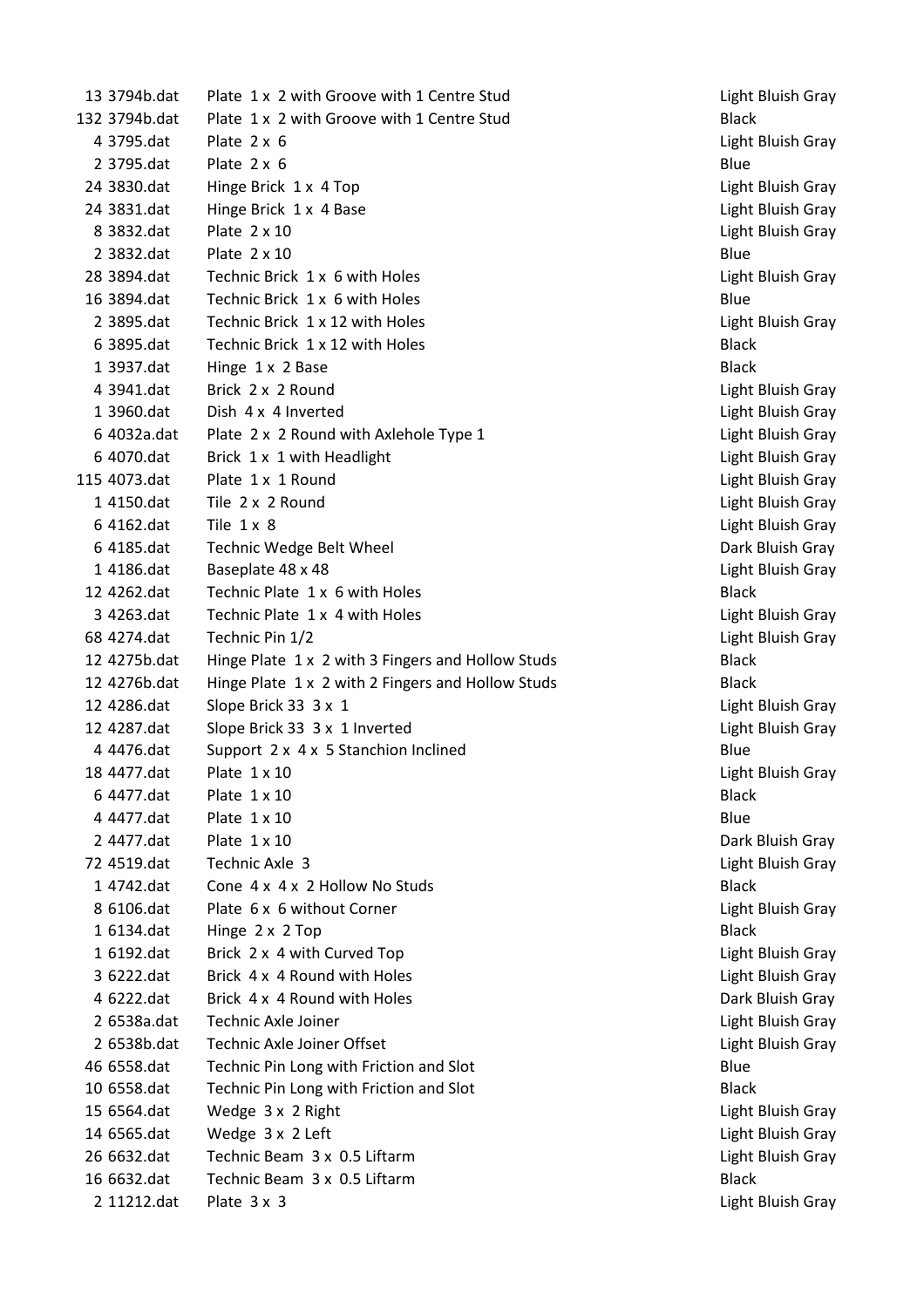20 11214.dat Technic Axle Pin Long with Friction with 2L Pin Dark Bluish Gray 8 11478.dat Technic Beam 5 x 0.5 Liftarm with Axle Holes at Both Ends Black 11833.dat Plate 4 x 4 Round with 2 x 2 Round Hole Light Bluish Gray 8 14413.dat Brick 4 x 4 Facet Light Bluish Gray 1 15535.dat Tile 2 x 2 Round with Hole Dark Bluish Gray Dark Bluish Gray 4 30363.dat Slope Brick 18 4 x 2 Blue 30367c.dat Cylinder 2 x 2 with Dome Top with Axle Hole and Hollow Stud Light Bluish Gray 16 30503.dat Plate 4 x 4 without Corner Light Bluish Gray 4 32002.dat Technic Pin 3/4 Tan 28 32013.dat Technic Angle Connector #1 Black 32013.dat Technic Angle Connector #1 Light Bluish Gray 32014.dat Technic Angle Connector #6 (90 degree) Light Bluish Gray 32016.dat Technic Angle Connector #3 (157.5 degree) Light Bluish Gray 32016.dat Technic Angle Connector #3 (157.5 degree) Black 32017.dat Technic Beam 5 x 0.5 Light Bluish Gray 12 32018.dat Technic Brick 1 x 14 with Holes Light Bluish Gray 32034.dat Technic Angle Connector #2 (180 degree) Light Bluish Gray 32034.dat Technic Angle Connector #2 (180 degree) Black 32039.dat Technic Connector (Axle/Bush) Light Bluish Gray 32039.dat Technic Connector (Axle/Bush) Black 58 32062.dat Technic Axle 2 Notched Black Black 8 32064a.dat Technic Brick 1 x 2 with Axlehole Type 1 Light Bluish Gray 32065.dat Technic Beam 7 x 0.5 Light Bluish Gray 32068.dat Technic Cross Block 1 x 3 (Axle/None/Pin) Light Bluish Gray 32073.dat Technic Axle 5 Light Bluish Gray 32123a.dat Technic Bush 1/2 Smooth with Axle Hole Reduced Light Bluish Gray 32123b.dat Technic Bush 1/2 Smooth with Axle Hole Semi-Reduced Light Bluish Gray 32125.dat Technic Rotor 3 Blade with 6 Studs Light Bluish Gray 32126.dat Technic Connector Toggle Joint Smooth Light Bluish Gray 32126.dat Technic Connector Toggle Joint Smooth Black 8 32140.dat Technic Beam 2 x 4 Liftarm Bent 90 Light Bluish Gray 32184.dat Technic Cross Block 1 x 3 (Axle/Pin/Axle) Light Bluish Gray 20 32192.dat Technic Angle Connector #4 (135 degree) Dark Bluish Gray 2 32209.dat Technic Axle 5.5 with Stop Dark Bluish Gray Dark Bluish Gray 32278.dat Technic Beam 15 Light Bluish Gray 32291.dat Technic Cross Block 2 x 2 (Axle/Twin Pin) Light Bluish Gray 22 32316.dat Technic Beam 5 Light Bluish Gray 4 32316.dat Technic Beam 5 Black 32449.dat Technic Beam 4 x 0.5 Liftarm Light Bluish Gray 32523.dat Technic Beam 3 Light Bluish Gray 32523.dat Technic Beam 3 Black 32524.dat Technic Beam 7 Blue 32524.dat Technic Beam 7 Light Bluish Gray 6 32525.dat Technic Beam 11 **State Bluish Gray** Light Bluish Gray 32526.dat Technic Beam 3 x 5 Bent 90 Light Bluish Gray 32529.dat Technic Pin Joiner Plate 1 x 2 x 1 & 1/2 Black 6 32530.dat Technic Tile 1 x 2 with Two Holes Dark Bluish Gray 40490.dat Technic Beam 9 Light Bluish Gray 41539.dat Plate 8 x 8 Light Bluish Gray 16 41677.dat Technic Beam 2 x 0.5 Liftarm Light Bluish Gray